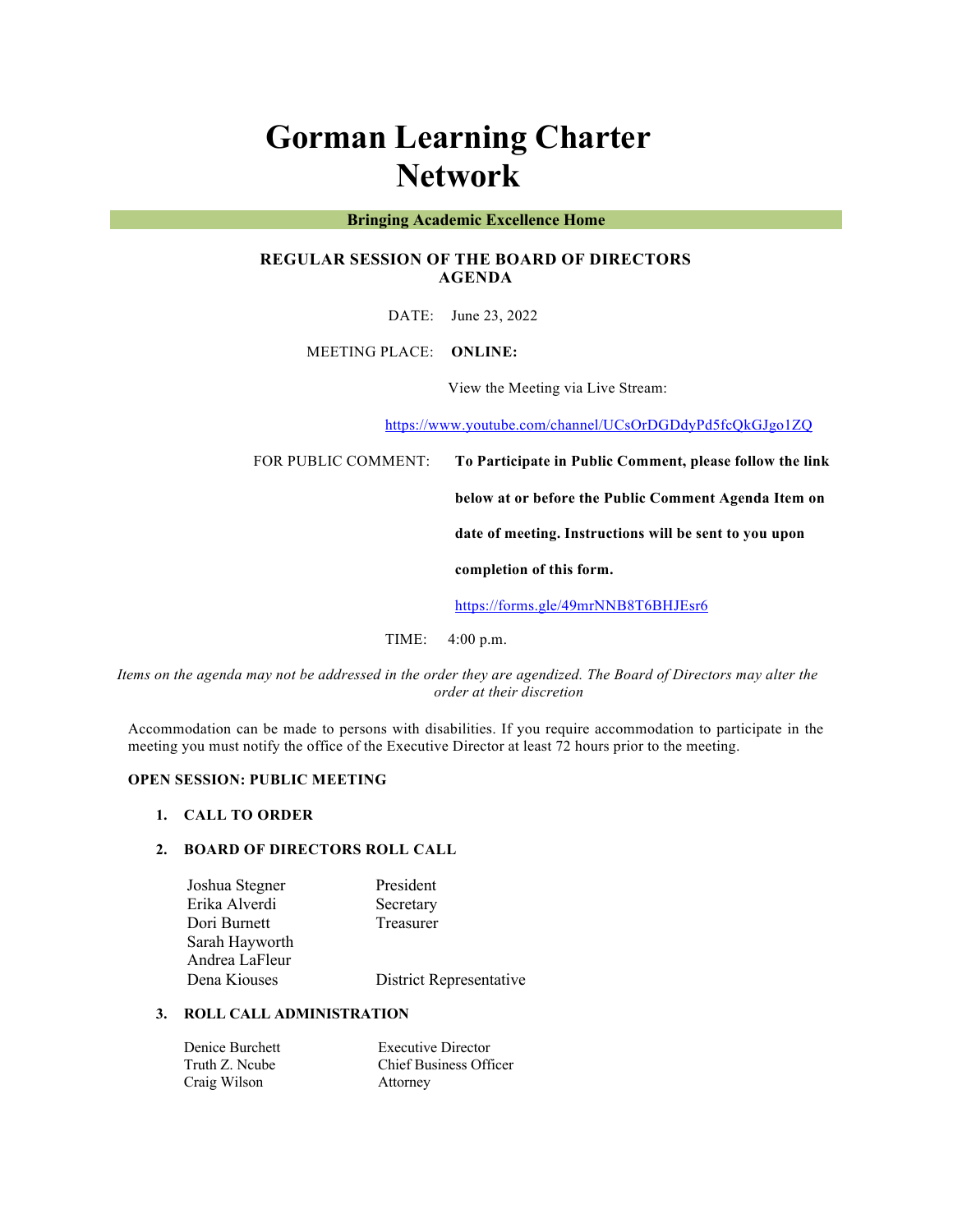# **4. PLEDGE OF ALLEGIANCE**

# **5. VIRTUAL MEETING FINDING AND APPROVAL**

**a. Finding:** Gorman Learning Charter Network Board of Directors determines, in accordance with Government Code Section  $54953(e)(1)(B)$ , that meeting in person would present imminent risks to the health or safety of attendees. Pursuant to Government Code Section  $54953(e)(3)$ , the Board has also reconsidered the circumstances of the State of Emergency declared by the Governor on March 4, 2020, and finds the State of Emergency continues to directly impact the ability of the Directors to meet safely in person and/or that State or local officials continue to impose or recommend measures to promote social distancing.

## **6. APPROVAL OF THE AGENDA**

#### **7. APPROVAL OF THE MINUTES**

**a.** Approval of the minutes from the regular session meeting of June 09, 2022.

#### **8. COMMUNICATION FROM THE PUBLIC**

*This portion of the meeting is set aside for the purpose of allowing an opportunity for individuals to address the Board of Directors regarding matters on or not on the Agenda but within the Board of Directors subject matter jurisdiction. The Board of Directors is not allowed to take action on any item that is not on the Agenda, except as authorized by Government Code Section 54954.2. Presentations are limited to 3 minutes. The total time allotted for public comment is 45 minutes. If you wish to speak please complete a Communication from the Public form online and provide it electronically to the Board Secretary before the meeting.*

# **9. COMMENTS FROM BOARD MEMBERS CONCERNING ITEMS NOT ON THE AGENDA**

#### **10. REPORT & COMMUNICATION TO THE BOARD OF DIRECTORS**

- **a. Executive Director – Denice Burchett**
- **b. Chief Business Officer – Truth Z. Ncube**

# **11. INFORMATION/DISCUSSION/ACTION AGENDA**

- **a. Review, Discussion and Approval of Nominations for and Appointments of a New Board of Directors Member – Joshua Stegner, Board President**
- **b. Review, Discussion and Approval of Universal Pre-K Grant Plans – Denice Burchett, Executive Director**
	- **i. Gorman Learning Center**
	- **ii. Gorman Learning Center San Bernardino/Santa Clarita**
- **c. Review, Discussion and Approval of Revisions to the Parent Student Handbook – Tisha Clark, Regional Director**
- **d. Review, Discussion and Approval of the EPA Spending Plan - Truth Ncube, Chief Business Officer, and Team**
	- **i. Gorman Learning Center**
	- **ii. Gorman Learning Center San Bernardino/Santa Clarita**
- **e. Review, Discussion and Approval of Interstate Travel for Fiscal Team Members for training – Truth Ncube, Chief Business Officer, and Team**